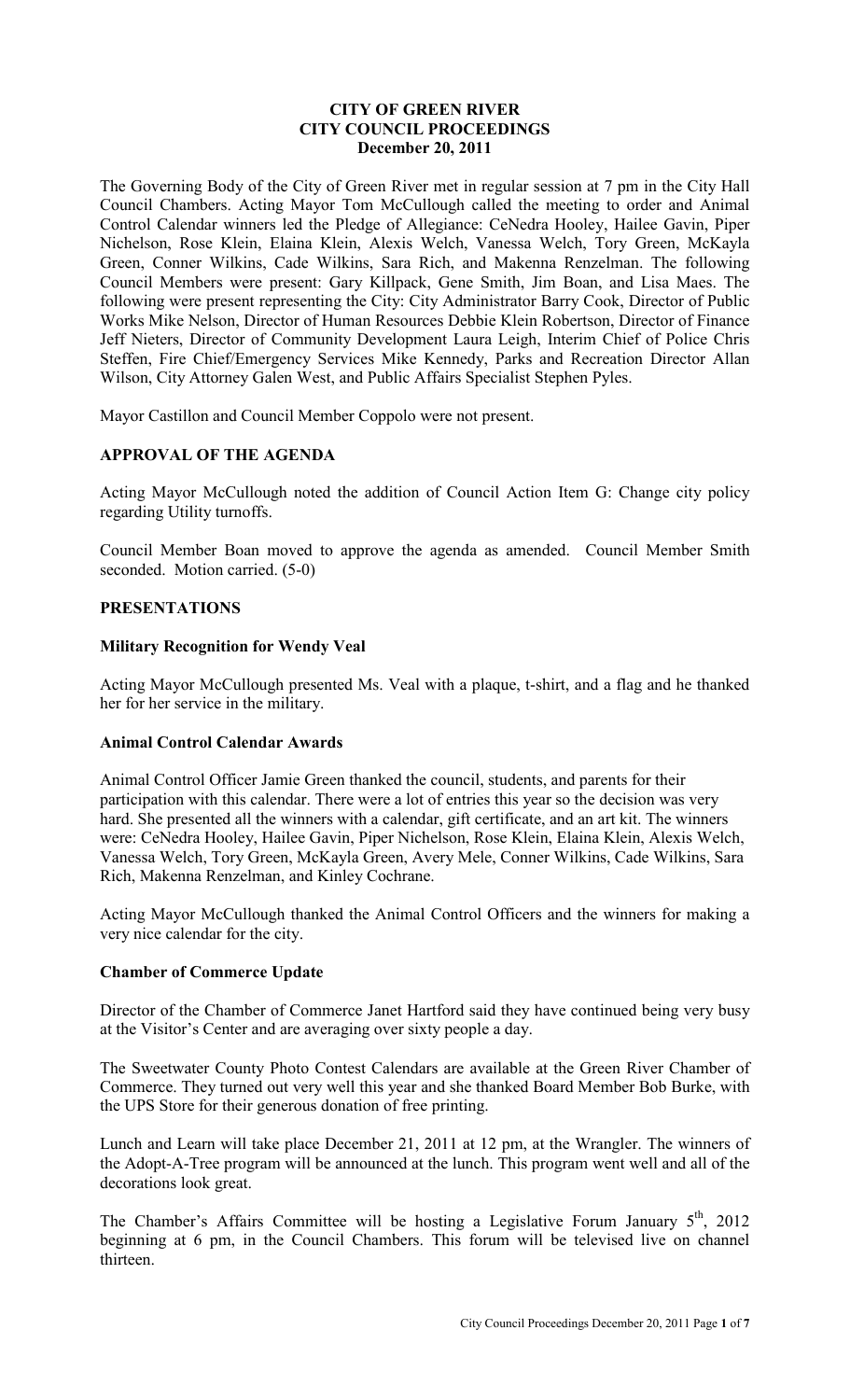The Chamber is accepting applications for the 2012 Sweetwater County Leadership Class. Classes will begin on January 12, 2012 and continue with full-day classes through June.

Ms. Hartford will be attending the 2012 Sportsman Expo in Denver, Colorado on January 5<sup>th</sup> through the  $8^{\text{th}}$ .

The Visitor's Center will be closed December  $23<sup>rd</sup>$  through January  $2<sup>nd</sup>$ . They will open again on January 3<sup>rd</sup>, 2012. They will have the vestibule stocked with upcoming events so anyone can come and access that information 24/7.

Acting Mayor McCullough said the Christmas tree ornament looks nice and the Christmas card turned out good. He asked for an update on the basement.

Director of Parks and Recreation Allan Wilson said the basement is around three quarters of the way framed. The electricians and air duct people are coming in next week. They will start sheet rocking soon and hope to be finished in March.

### **Auditor's Report**

Steve Capson from Karren, Hendricks, Stagg, Allen & Company presented the draft audit. He said the opinions are unqualified, they did not find any problems with management, they did not have any significant adjustments that had to be made, and they did not find that any opinion shopping was done. He said the financial statements do contain some estimates. One of them is the depreciation values.

He said the city accounting is broken up into funds and all of those funds are all included in the financial statements. Council can take a look at the draft and if they have any questions to let him know.

Acting Mayor McCullough thanked Mr. Capson.

## **CITIZEN REQUESTS AND OTHER COMMUNICATIONS**

Flaming Gorge Days Committee President Deli Frantzen said the committee is respectfully requesting that the Mayor and Council re-evaluate the Flaming Gorge Days current funding during the city's midyear finance evaluations. In previous years, \$18,000 was provided for the event and unfortunately, with last year's budget cuts their funding was decreased to \$10,000. They are asking for the additional \$8,000 in January 2012 to help supplement continued increases in overhead expenses for Flaming Gorge Days.

Acting Mayor McCullough said he will support them as long as the city has the money. He thinks Flaming Gorge Days is a good thing for Green River and the volunteers do a good job.

Council Members Smith, Maes, Boan, and Killpack said they will support them too.

## **ORDINANCES**

## **Regulate the Shooting of Bows within City Limits**

**2 nd Reading: An ordinance amending Section 18-61 of the Green River Code of Ordinances, City of Green River, State of Wyoming, to regulate the shooting of bows within city limits.** 

Council Member Maes moved to approve the ordinance on second reading. Council Member Boan seconded.

Council Member Smith said he does not think there is a reason for this ordinance and he will not support it. He understands the concern but there has been no citizen concern on this issue.

Council Member Maes said she thinks bows should be included in the ordinance before something happens. There are places for people to practice their bows now so they should not need to practice in their yards.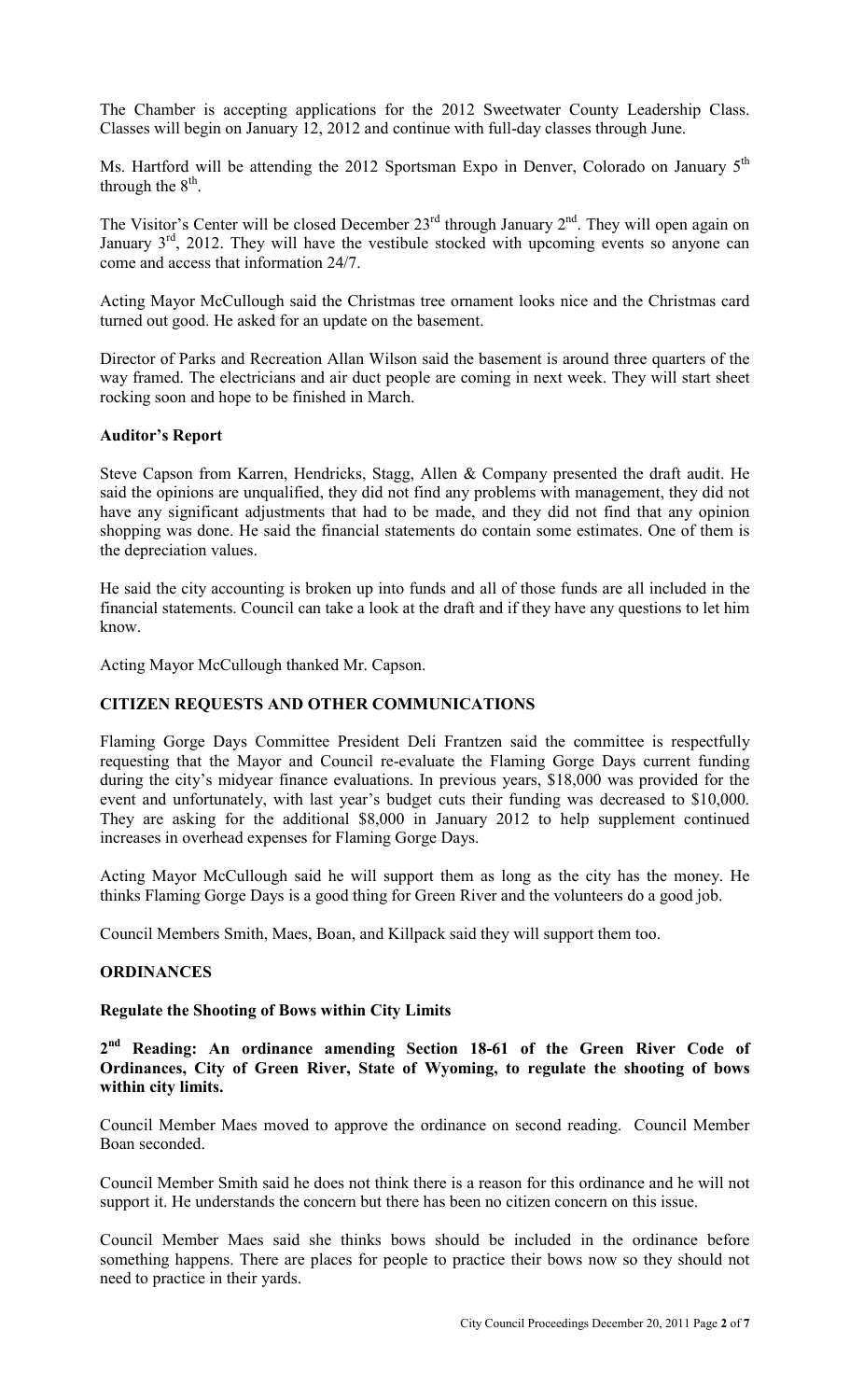Council Killpack said he will support this ordinance because it is a safety issue.

Motion carried (4-1) with Council Member Smith voting no.

### **Alternative Energy Addition**

# **2 nd Reading: The addition of Chapter 15 to Appendix B – Alternative Energy to the Code of Ordinances**

Council Member Killpack moved to approve the ordinance on second reading. Council Member Boan seconded. Motion carried. (5-0)

### **COUNCIL ACTION ITEMS**

#### **Re-appointment to the Personnel Board**

Council Member Smith moved to confirm the Mayor's re-appointment of Glen Hill to the Personnel Board for a 3-year term. Council Member Killpack seconded. Motion carried. (5-0)

# **Extend Rental Hours for New Year's Eve Pavilion Rental**

Council Member Boan moved to deny the extension of this rental period to Edgar Gonzales for his New Year's Eve Dance at the Pavilion on Expedition Island Park on Saturday, December 31, 2011. Council Member Killpack seconded.

Council Member Boan asked why they weren't going to allow them an extension when they have before.

Mr. Wilson said they were not recommending they extend the hours because they wanted to have the music until 1 am and clean-up until 2 am. He said there is a policy set and it should be followed.

Council Member Boan said he feels there are exceptions to every policy and he thinks New Year's Eve should be one that they allow. If they have to be cleaned up and closed by midnight then that defeats the purpose of having the dance. He thinks they should be allowed to go until 1 am and clean up until 2 am. He will vote against it.

Council Member Killpack said he will vote against it to because he thinks they should be allowed an extra hour.

Mr. Wilson said there will be alcohol brought into the party.

Council Member Boan said the alcohol will be there until 1 am so it is not going to make a difference.

Mr. Wilson said previously they have had to withhold part of their deposit because this party was smoking in the pavilion and there was damage to the carpets.

Council Member Smith said they should modify the policy to allow the extra hour on New Year's Eve.

Council Member Killpack moved to amend the motion to allow the extension. Council Member Boan seconded. Motion carried. (5-0)

Original motion carried. (5-0)

# **Release the \$2.2 million Mortgage on the Tomahawk Building**

Council Member Smith moved to approve the release of the \$2.2 million mortgage on the Tomahawk building and authorize the Mayor to sign the release of Real Estate Mortgage. Council Member Maes seconded.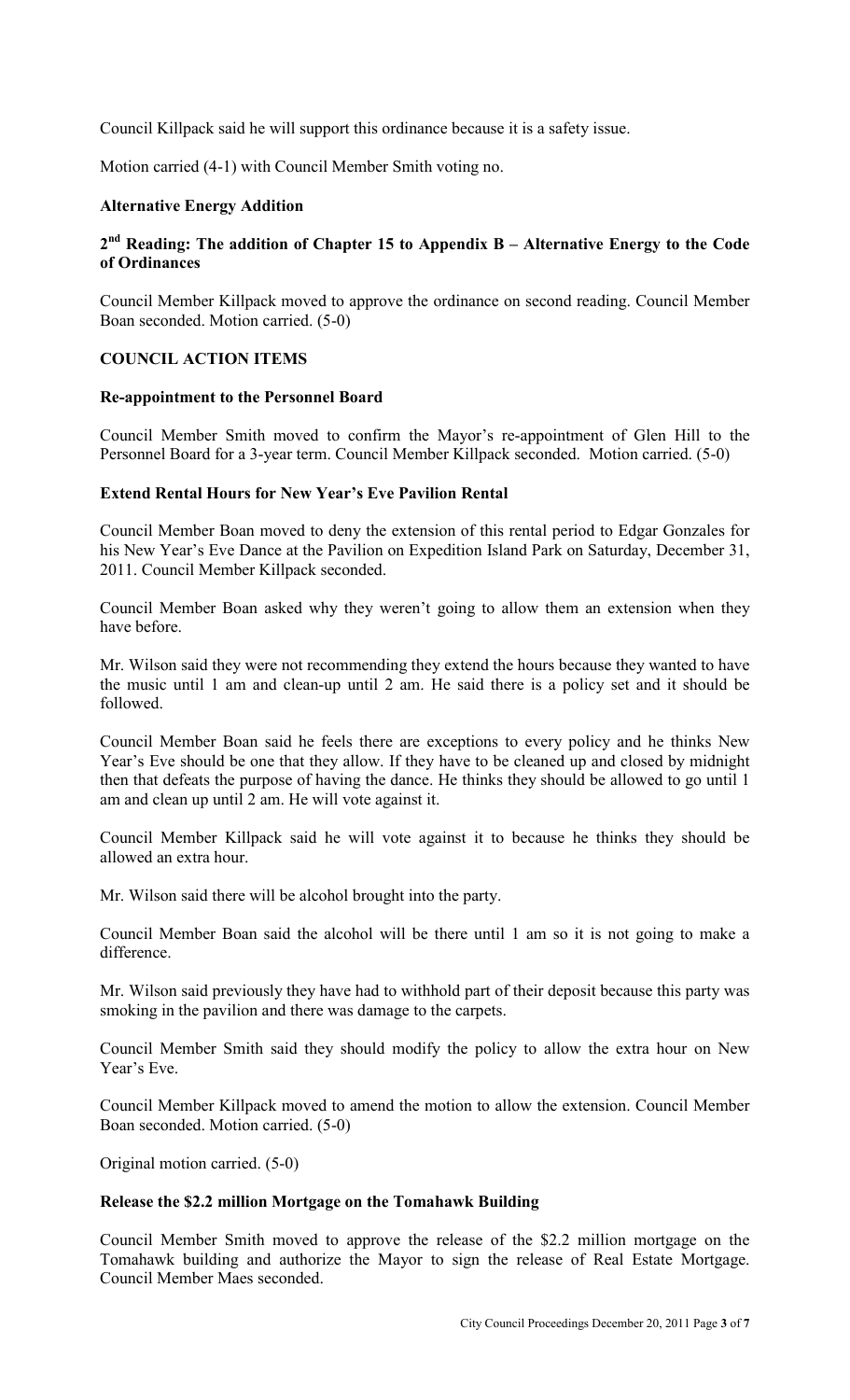Mr. Cook said when the city acquired the first grant from the Wyoming Business Council in the amount of \$300,000 with the local match of \$100,000 the city secured a lien mortgage of approximately \$400,000 on the Tomahawk facility. This was recorded at the courthouse. When the city secured an additional \$1.8 million there was an additional amount placed bringing it to \$2.2 million. Now that they city has released the \$1.8 million back to the Wyoming Business Council it is being recommended to release the amount of the lien. It will bring it back to the original amount of \$400,000. It is conditioned upon by the Wyoming Business Council that the building cannot be sold for five years. Currently, the city is one and a half years into those five years.

Council Member Smith asked if the only requirement left to release the mortgage is the five years.

Mr. Cook said that is right.

Council Member Killpack asked if there is a default, who is responsible?

Mr. West said the property owner would be responsible. If there was a sale of the property within the five years then the \$400,000 lien would have to be satisfied first. It is a requirement of the Wyoming Business Council and the grant agreement.

Council Member Boan asked how much the lien costs the city.

Mr. Cook said the city does not pay anything.

Mr. West said it is the city's obligation to say the property will not be sold within the five years and that is why the city has the mortgage on the property.

Council Member Killpack asked if then the city would be responsible to pay the money back to the Wyoming Business Council.

Mr. West said as long as the city obtains the mortgage then it is not in violation of the grant agreement.

Council Member Smith clarified that Futures could not sell the building without clearing the mortgage first so the city should have nothing to worry about.

Mr. West said that is right.

Motion carried. (5-0)

# **Change Order to the SCI, Inc Contract**

Council Member Maes moved to approve the Change Order to the SCI, Inc. contract in the amount of \$4,263 for a load-out chute at the Rodeo Arena Capital Improvement 15-900-9215. Council Member Smith seconded.

Council Member Boan asked if the money for this change order is coming out of the money set aside for this project.

Mr. Cook said yes.

Motion carried. (5-0)

## **Construction Manager at Risk Agreement for the CDC Building**

Council Member Boan moved to award the contract to Groathouse Construction to serve as the Contract Manager at Risk for the Child Development Center Project - Capital Improvement Project 15-900-9216. Council Member Killpack seconded.

Council Member Killpack asked for clarification.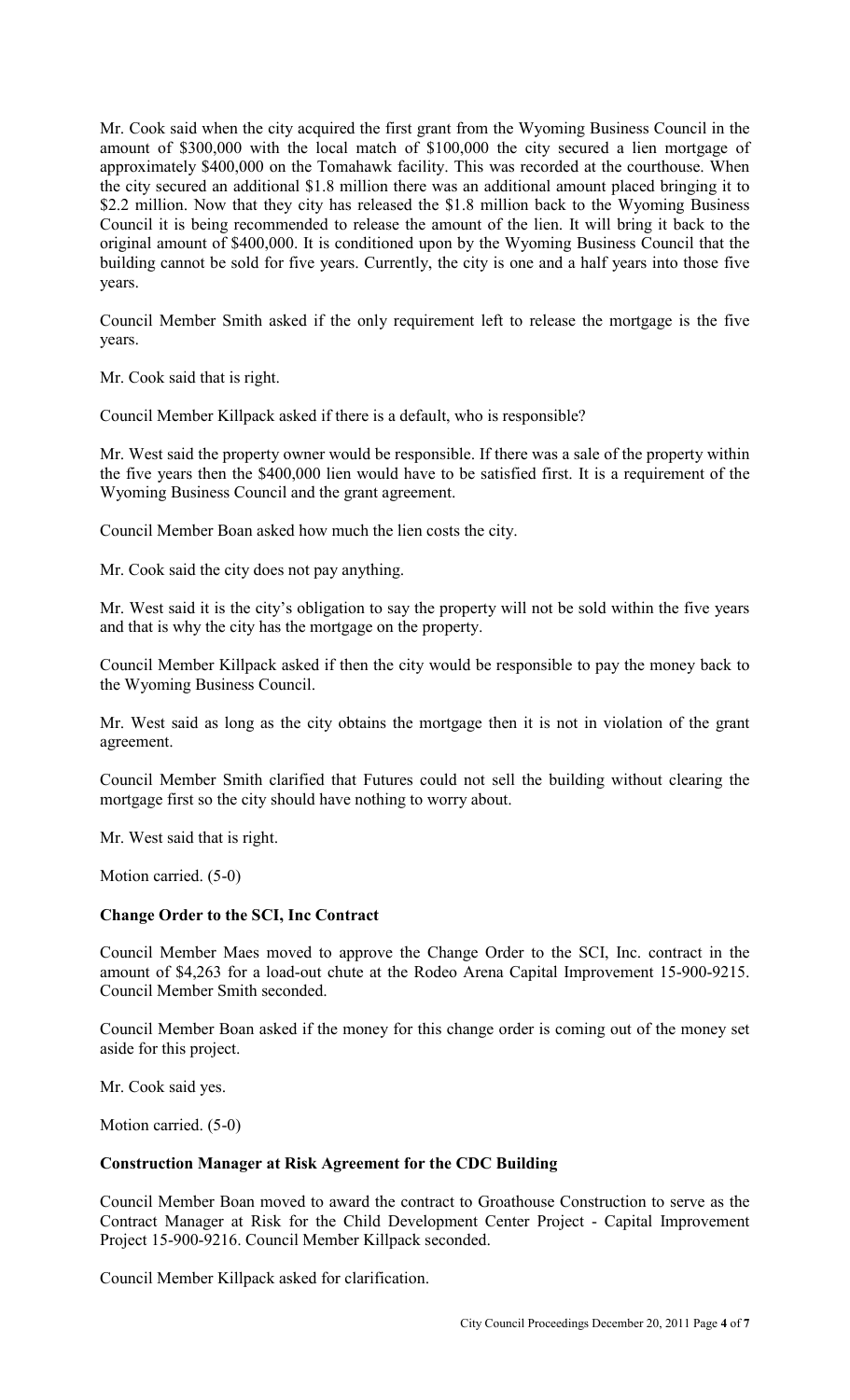Mr. Wilson said this motion approves the Contract Manager at Risk with a total cost to start at \$10,000 and then a 5% cost of the total project when the project has started.

Council Member Killpack asked what this contract locks Groathouse into.

Katie Johnson from Groathouse Construction said before they break ground or take bids they will provide a guarantee maximum price and when the project is in the process or complete if there is an amount higher that the maximum price, Groathouse would be responsible. If the amount comes in below then the money will be returned to the city.

She said A1-33 contract is a two part contract. The pre-construction fee of \$10,000 is to cover the costs to get the city the initial plan and then if the city decides to go forward with the guaranteed maximum price then that is when Groathouse would get paid, the 5% of the contract costs.

Council Member Killpack said they are only locked into the \$10,000 unless they accept the guaranteed maximum price.

Council Member Smith asked if the bids come in higher than the amount that has been secured to the building, what happens then.

Mr. Cook said you would have to redesign the project to get it below the amount.

Ms. Johnson said if that happened, they have experience with construction and can work with the city to get the cost where it needs to be.

Motion carried. (5-0)

### **Marketing Agreement with Service Line Warranties of America**

Council Member Smith moved to approve the Marketing Agreement with SLWA and authorize the Mayor to sign it on behalf of the City of Green River. Council Member Maes seconded.

Council Member Maes said she is glad that this could be added to the agenda so quickly, it is a great thing for the citizens.

Council Member Boan said this is great and he will be watching for it in the mail. He hopes the citizens give this consideration. The city could have received royalties but the council decided to give that back to the citizens so if you sign up you would have a savings of 28%. He would highly recommend people to take part in this.

Council Member Smith said he is glad it is available and that it is volunteer and not mandatory.

Council Member Killpack clarified to get the full 28% discount you have to pay annually.

Motion carried. (5-0)

## **Policy Change Regarding Utility Turn-offs**

Council Member Smith moved the city policy be changed to only approve utility turn off if the owner is occupying the property. Council Member Boan seconded.

Mr. West said existing city ordinance provides that the owner of the property is responsible for water and sewer utilities no matter who occupies the property. It also provides that any occupant other than the owner can have the utilities put in their name only if the owner gives them permission to do so. If the owner requests a turn off without knowledge of the tenant is can be turned off since the owner is responsible for the utilities. With this change, if the owner requests a turn off and does not occupy the property, the service to the property would not be shut off.

Council Member Killpack asked if the owner is responsible for the service and the renter decides not to pay for the services then how is that going to affect the owner.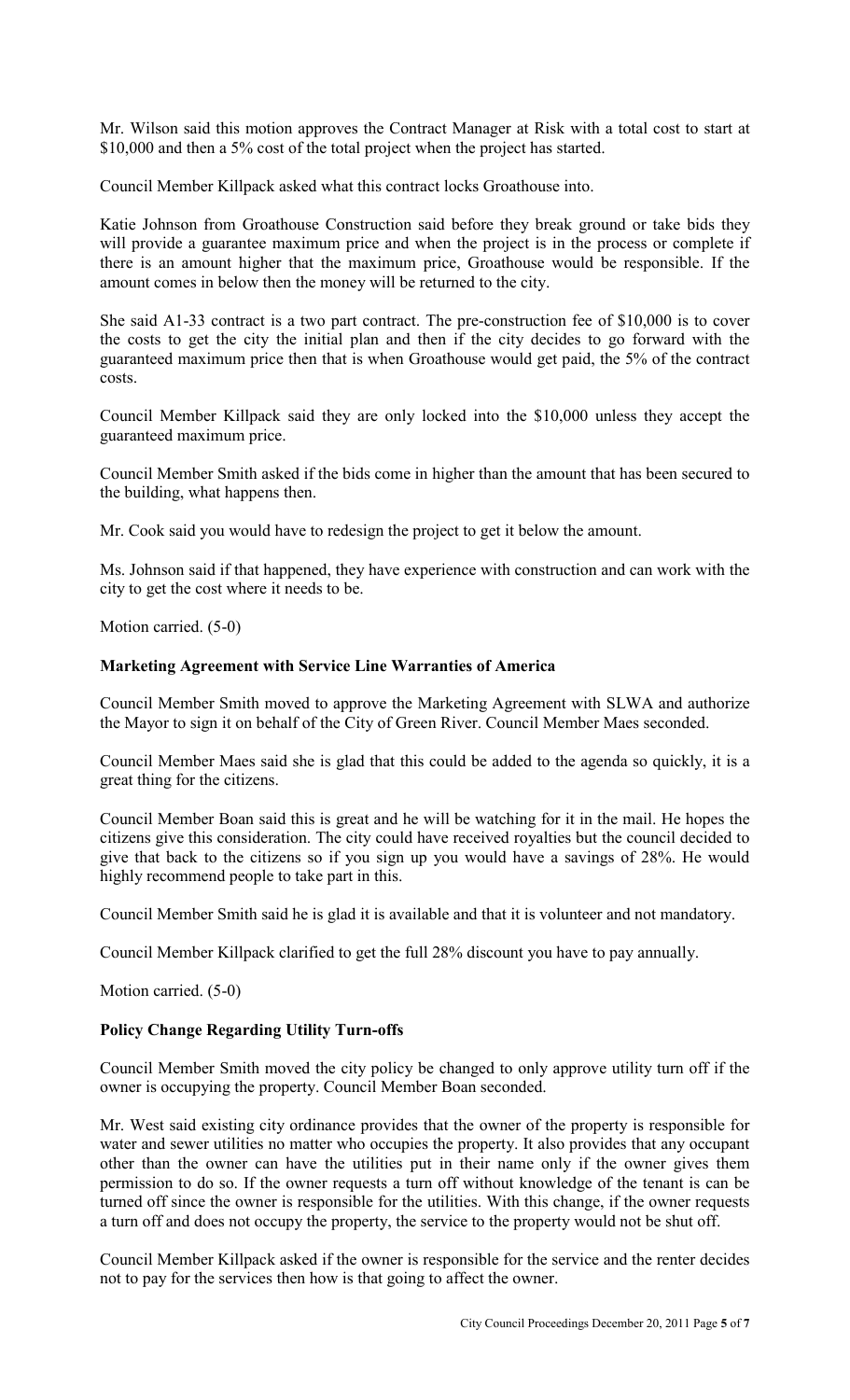Mr. West said yes the owner is stuck with the bill but the owner has the right to evict the tenant who is not paying for the services. Unfortunately, the city gets put into the middle of disputes of property owners and tenants.

Acting Mayor McCullough asked if the tenant does not pay the bill, the owner of the property can still request that the services be shut off.

Mr. West said no. With this change the property owner would be required to evict the tenants of the property before they could order a shut off of the utilities.

Acting Mayor McCullough said that would take too much power away from the owner of the property. If the tenants refuse to pay the bill, as the owner they should be able to request a shut off.

Mr. West said if they choose to not pay the rent then you can evict them but you cannot use the city to help in the eviction of the tenants by shutting off the utilities.

Acting Mayor McCullough said if the renter wants to pay the water bill then they should be able too.

Mr. West said the existing ordinance will not allow the renter to establish a utility service account unless the owner gives them permission to do to so. It is in the control of the owner and what they allow the renters to do.

Council Member Killpack motioned to table so they can discuss this at a workshop. Council Member Boan seconded. Motion carried. (5-0)

Council Member Boan asked if this can be put on the January 10, 2012 workshop agenda.

# **CONSENT AGENDA**

Council Member Smith moved to approve the following consent agenda items. Council Member Killpack seconded. Motion carried. (5-0)

- Addendum 1 adding Federal Consulting requirements to the agreement for professional services with Clarion Associates for the Comprehensive Plan Update Project
- Send a letter to the Federal Energy Regulatory Commission in regards to seeking intervener status which would allow the City of Green River to obtain information throughout the course of the Million water diversion project.
- Donation of a 2001 Dodge Intrepid 4-door sedan to the Sweetwater County School District #2
- A new Letter of Agreement extending the deadline for the completion of the River Cove Addition subdivision improvements to June 30, 2012'
- Authorization to accept the bid from the OCI Safety Department, Sole bidder, for the sale of the Fire Department's Bauer Breathing Air Compressor and 3500 psi Air Storage Bottles in the amount of \$5,000.01
- An agreement with Melissa Connely, in the amount of \$2,500, to conduct a paleontological field survey of BLM Sections 10 & 12 subject to a final contract approval by legal counsel
- Approval for the Solid Waste Division submittal of a grant application through the USDA Rural Development Utilities Programs to provide technical assistance for management if Solid Waste with an emphasis on recycling through outreach to include hands on training and education to rural areas throughout Southwest Wyoming and Northeast Utah. The Division will provide program instruction, equipment assistance and provide an educational video under the issuance of this grant
- Minutes for December 6, 2011 Council
- Financial Reports and Payment of Bills: Pre-authorization Payments =  $$755,000.00$  Payroll Expenditures =  $$406,763.05$

Outstanding Invoices  $= $576,728.84$ .

## **CITY ADMINISTRATOR'S REPORT**